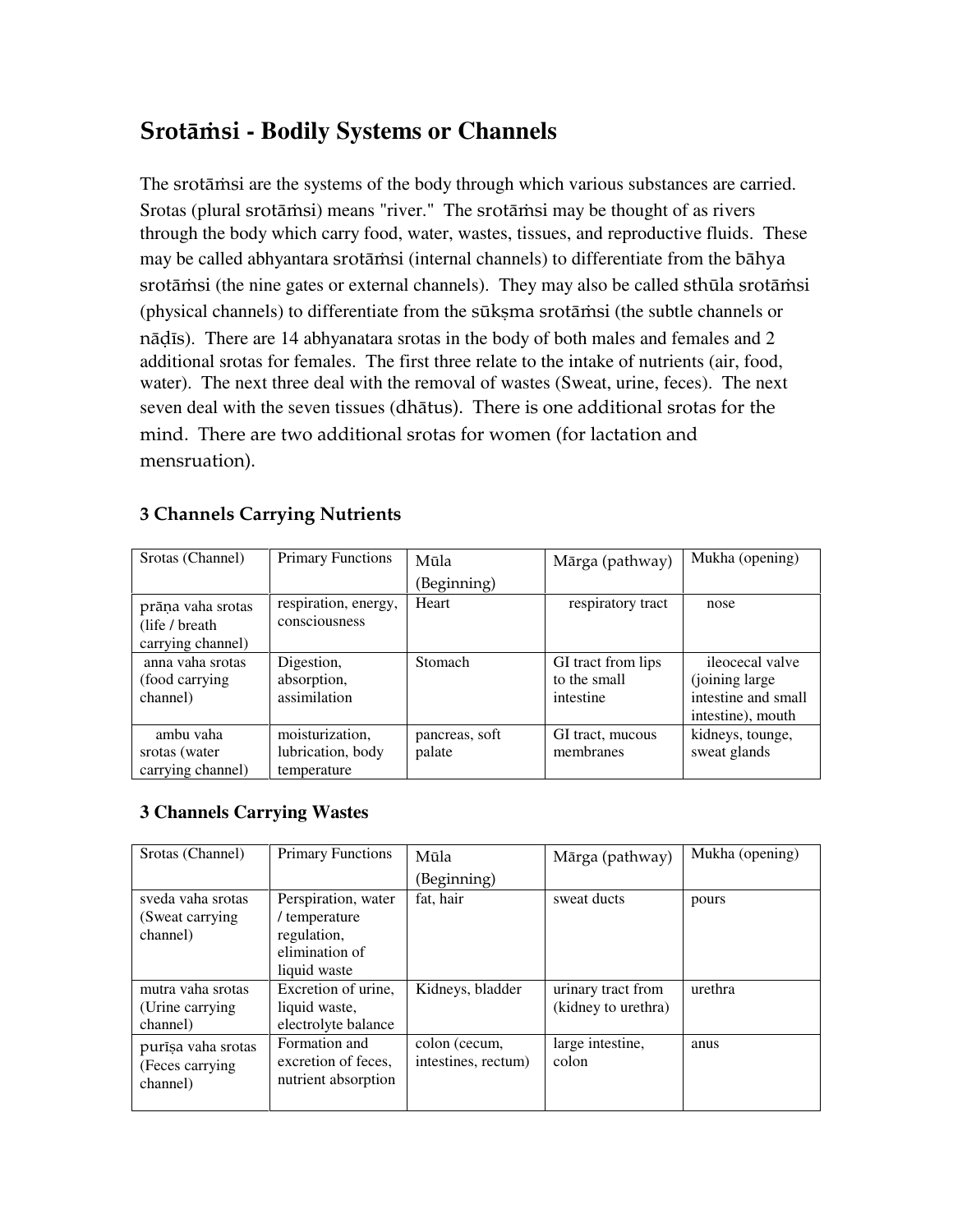|  |  | 7 Channels Carrying the Dhātus (Tissues) |  |  |  |
|--|--|------------------------------------------|--|--|--|
|--|--|------------------------------------------|--|--|--|

| Srotas (Channel)                                                                  | <b>Primary Functions</b>                                  | Mūla<br>(Beginning)                                                  | Mārga (pathway)                                                | Mukha (opening)                   |
|-----------------------------------------------------------------------------------|-----------------------------------------------------------|----------------------------------------------------------------------|----------------------------------------------------------------|-----------------------------------|
| rasa vaha srotas<br>(plasma carrying<br>channel)                                  | nourishment                                               | heart and ten<br>vessels (leading to<br>the 10 external<br>channels) | veins and<br>lymphatic system                                  | junction of veins<br>and arteries |
| rakta vaha srotas<br>(Red blood<br>carrying channel)                              | giving prana / life,<br>oxygenation                       | liver, spleen                                                        | arteries and veins                                             | Junction of veins<br>and arteries |
| māmsa vaha<br>srotas (muscle<br>carrying channel)                                 | movement,<br>protection,<br>strength, form                | small tendons,<br>ligaments                                          | smooth and<br>voluntary muscles                                | pores                             |
| meda vaha srotas<br>(fat carrying<br>channel)                                     | insulation,<br>lubrication, love                          | waist, kidneys,                                                      | subcutaneous<br>(superficial) fat                              | sweat glands                      |
| asthi vaha srotas<br>(bone carrying<br>channel)                                   | support,<br>protection,<br>structure                      | pelvis, sacrum,<br>meda (fat)                                        | skeletal system                                                | nails, hair                       |
| majjā vaha srotas<br>(nerve / marrow<br>carrying channel)                         | fills the bones,<br>responses,<br>coordination,<br>nerves | brain, spinal cord,<br>bone joints                                   | nervous system                                                 | <b>Nerves</b>                     |
| śukra / ārthava<br>(male / female<br>reproductive<br>tissues carrying<br>channel) | reproduction,<br>progeny, creativity                      | Testes / ovaries                                                     | male reproductive<br>system / female<br>reproductive<br>system | Urethra / vaginal<br>opening      |

#### **Channel for the Mind**

| Srotas (Channel)                              | <b>Primary Functions</b>                                        | Mūla        | Mārga (pathway)                                                                                                | Mukha (opening)                                                     |
|-----------------------------------------------|-----------------------------------------------------------------|-------------|----------------------------------------------------------------------------------------------------------------|---------------------------------------------------------------------|
|                                               |                                                                 | (Beginning) |                                                                                                                |                                                                     |
| manovaha srotas<br>(mind carrying<br>channel) | mental and<br>emotional<br>functions, mind /<br>body connection | heart       | entire body<br>especially the nine<br>channels to the<br>external openings<br>and the 10th from<br>the susumna | nine baahya<br>srotaamsi plus the<br>$10^{th}$ (brahma)<br>randhra) |

#### **Two Additional Channels for Women**

| Srotas (Channel)                                        | <b>Primary Functions</b>                                 | Mūla           | Mārga (pathway)                   | Mukha (opening) |
|---------------------------------------------------------|----------------------------------------------------------|----------------|-----------------------------------|-----------------|
|                                                         |                                                          | (Beginning)    |                                   |                 |
| rajah vaha srotas<br>(menstruation<br>carrying channel) | Elimination of<br>menses<br>purification of the<br>blood | <b>U</b> terus | Female<br>reproductive<br>Channel | Vaginal opening |
| stanya vaha srotas<br>(milk carrying)<br>channel)       | Lactation                                                | Mammary glands | Milk ducts                        | nipple          |